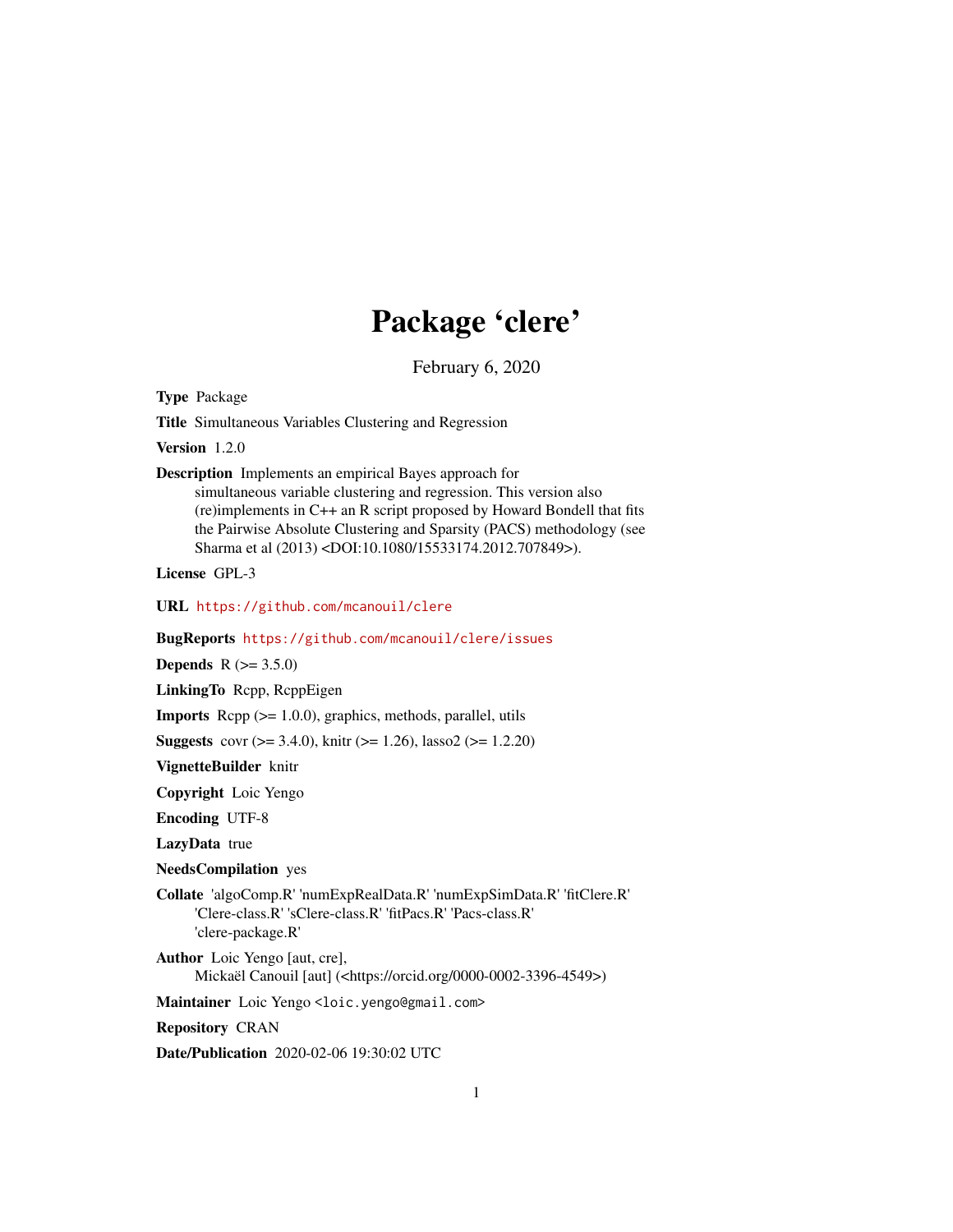## <span id="page-1-0"></span>R topics documented:

| $\text{algoComp}\dots\dots\dots\dots\dots\dots\dots\dots\dots\dots\dots\dots\dots\dots\dots$ |  |
|----------------------------------------------------------------------------------------------|--|
|                                                                                              |  |
|                                                                                              |  |
|                                                                                              |  |
|                                                                                              |  |
|                                                                                              |  |
|                                                                                              |  |
|                                                                                              |  |
|                                                                                              |  |
|                                                                                              |  |
|                                                                                              |  |

clere-package *CLERE methodology for simultaneous variables clustering and regression*

## <span id="page-1-2"></span>Description

The methodology consists in creating clusters of variables involved in a high dimensional linear regression model so as to reduce the dimensionality. A model-based approach is proposed and fitted using a Stochastic EM-Gibbs algorithm (SEM-Gibbs).

### See Also

Overview : [clere-package](#page-1-1) Classes : [Clere](#page-0-0), [Pacs](#page-9-1) Methods : [plot](#page-9-2), [clusters](#page-2-1), [predict](#page-10-1), [summary](#page-11-1) Functions : [fitClere](#page-3-1), [fitPacs](#page-6-1) Datasets : [numExpRealData](#page-7-1), [numExpSimData](#page-8-1), [algoComp](#page-2-2)

#### Examples

```
# Simple example using simulated data
# to see how to you the main function clere
library(clere)
x <- matrix(rnorm(50 * 100), nrow = 50, ncol = 100)
y <- rnorm(50)
model \le fitClere(y = y, x = x, g = 2, plotit = FALSE)
plot(model)
clus <- clusters(model, threshold = NULL)
predict(model, newx = x+1)
summary(model)
```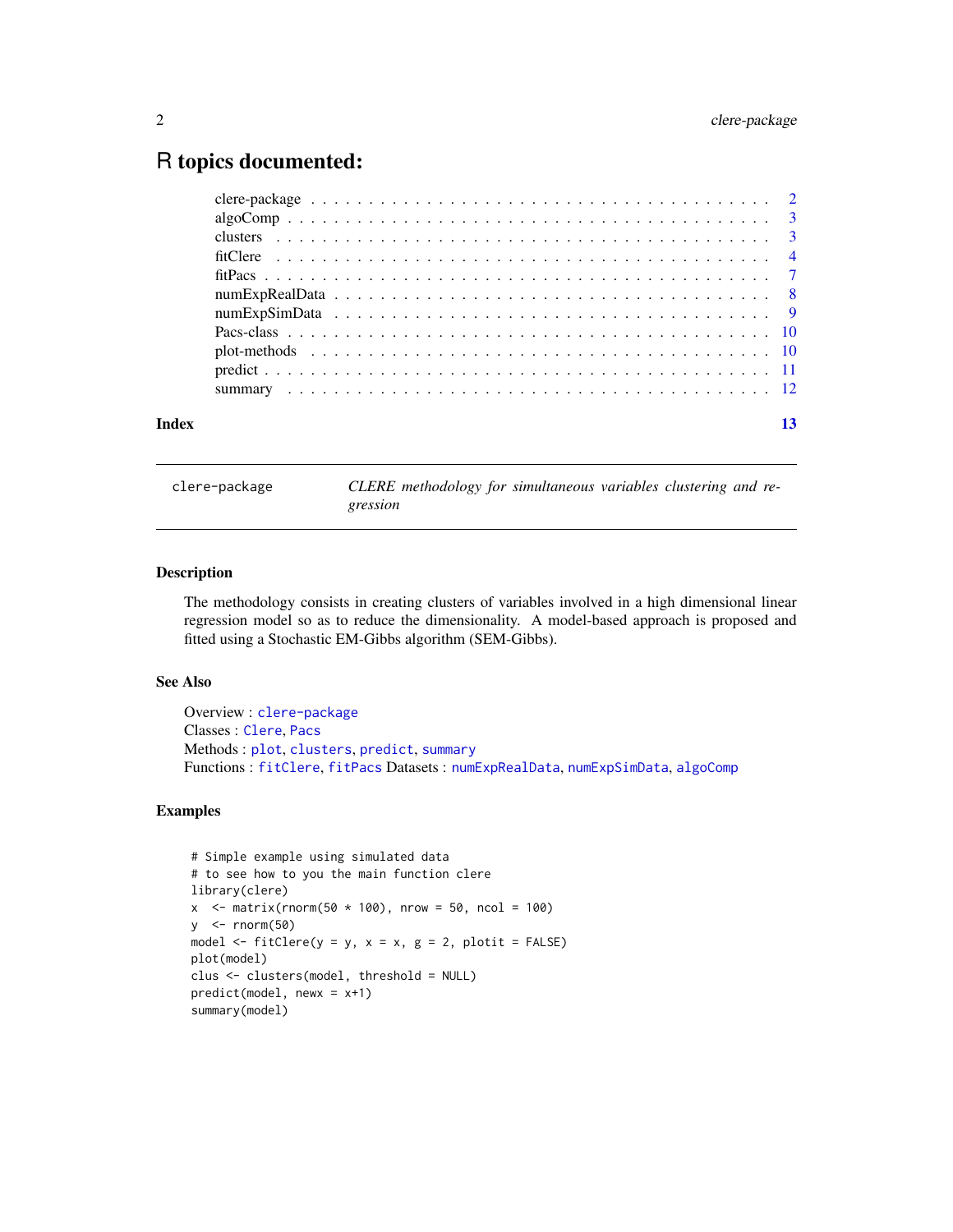<span id="page-2-2"></span><span id="page-2-0"></span>

#### **Description**

This data contains four matrices corresponding to four performance indictors used to compare SEM algorithm and three versions of the MCEM algorithm (MCEMA: with 5 MC interations; MCEMB: with 25 MC iterations and MCEMC: 125 MC iterations) as described in the package vignette. The first matrix Pred contains prediction errors; matrix Bias contains the bias over all model parameters, matrix Time contains execution times for the four methods and matrix Liks the log-likelihood reached by each method. These data were used to generate the Table 1. in the package vignette. For more details, please refer to the package vignette. The R script used to create this dataset is clere/inst/doc/SEM\_vs\_MCEM\_simulations.R.

#### Usage

algoComp

## Format

A list containing four 200 x 4/5 matrices.

## See Also

Overview : [clere-package](#page-1-1) Classes : [Clere](#page-0-0), [Pacs](#page-9-1) Methods : [plot](#page-9-2), [clusters](#page-2-1), [predict](#page-10-1), [summary](#page-11-1) Functions : [fitClere](#page-3-1), [fitPacs](#page-6-1) Datasets : [numExpRealData](#page-7-1), [numExpSimData](#page-8-1), [algoComp](#page-2-2)

<span id="page-2-1"></span>clusters *clusters method*

#### Description

This function makes returns the estimated clustering of variables.

#### Usage

```
clusters(object, threshold = NULL, ...)
```
## Arguments

| object    | [Clere]: Output object from fitClere.                                                                                                                                         |
|-----------|-------------------------------------------------------------------------------------------------------------------------------------------------------------------------------|
| threshold | [numeric]: A numerical threshold $> 0.5$ . If threshold = NULL then the each<br>variable is assigned to the cluster having the largest associated posterior proba-<br>bility. |
| .         | Additional arguments, not to be supplied in this version.                                                                                                                     |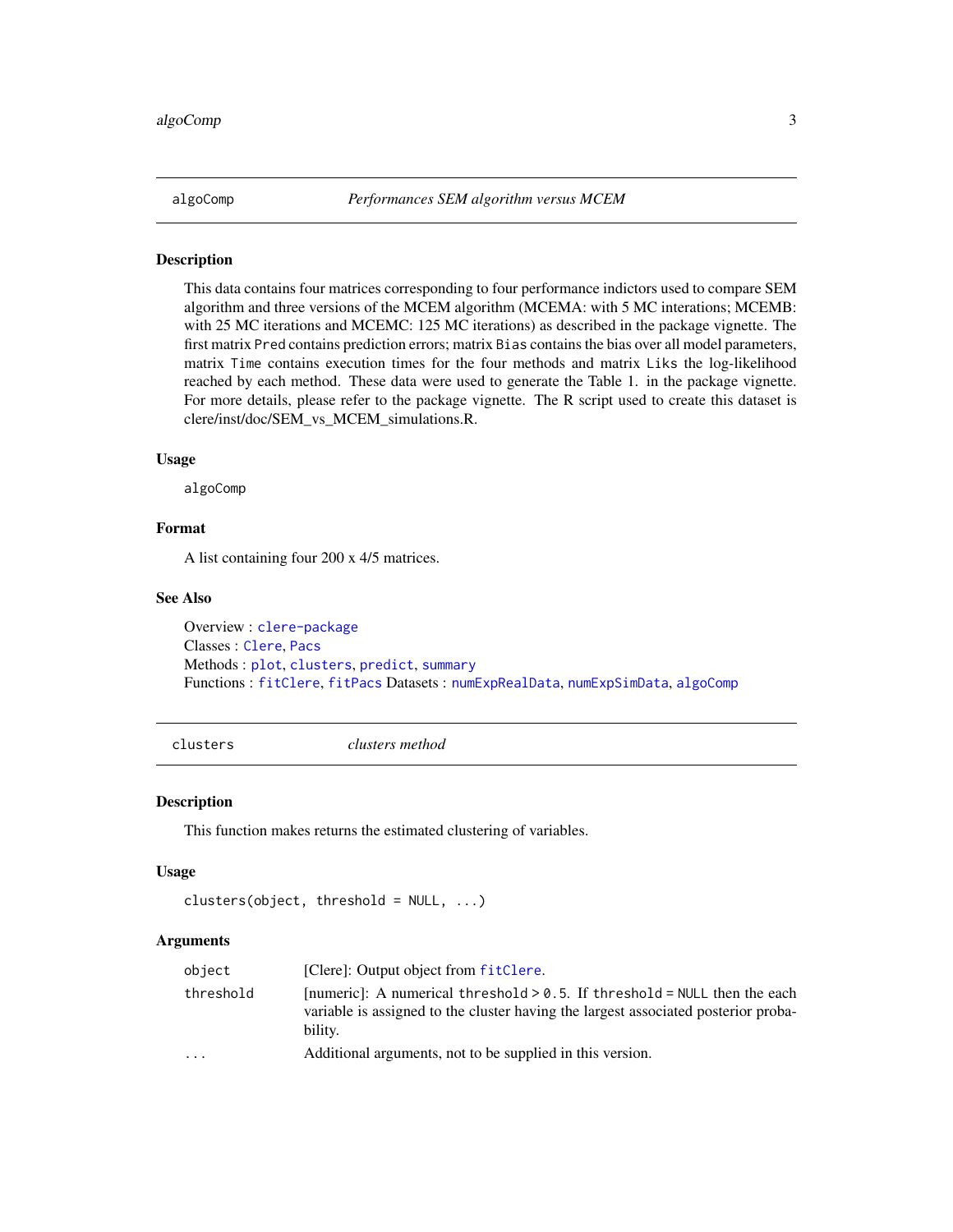4 fitClere

## See Also

```
Overview : clere-package
Classes : Clere
Methods : show, plot, clusters, predict, summary
Functions : fitClere Datasets : numExpRealData, numExpSimData
```
<span id="page-3-1"></span>fitClere *fitClere function*

## Description

This function runs the CLERE Model. It returns an object of class [Clere](#page-0-0). For more details please refer to [clere](#page-1-2).

## Usage

fitClere( y, x,  $g = 1$ ,  $nI$ tMC = 50, nItEM = 1000, nBurn = 200,  $dp = 5$ ,  $nsamp = 200,$  $maxit = 500$ ,  $tol = 0.001,$ nstart =  $2$ , parallel = FALSE, seed = NULL, plotit = FALSE, sparse = FALSE, analysis = "fit", algorithm = "SEM", theta $0 = NULL,$  $Z0 = NULL$ 

## Arguments

)

| y     | [numeric]: The vector of observed responses - size n.                                                                                                  |
|-------|--------------------------------------------------------------------------------------------------------------------------------------------------------|
| X     | [matrix]: The matrix of predictors - size n rows and p columns.                                                                                        |
| g     | [integer]: Either the number or the maximum of groups for fitting CLERE. Max-<br>imum number of groups is considered when model selection is required. |
| nItMC | [numeric]: Number of Gibbs iterations to generate the partitions. After the<br>nBurn iterations, this number is automatically set to 1.                |

<span id="page-3-0"></span>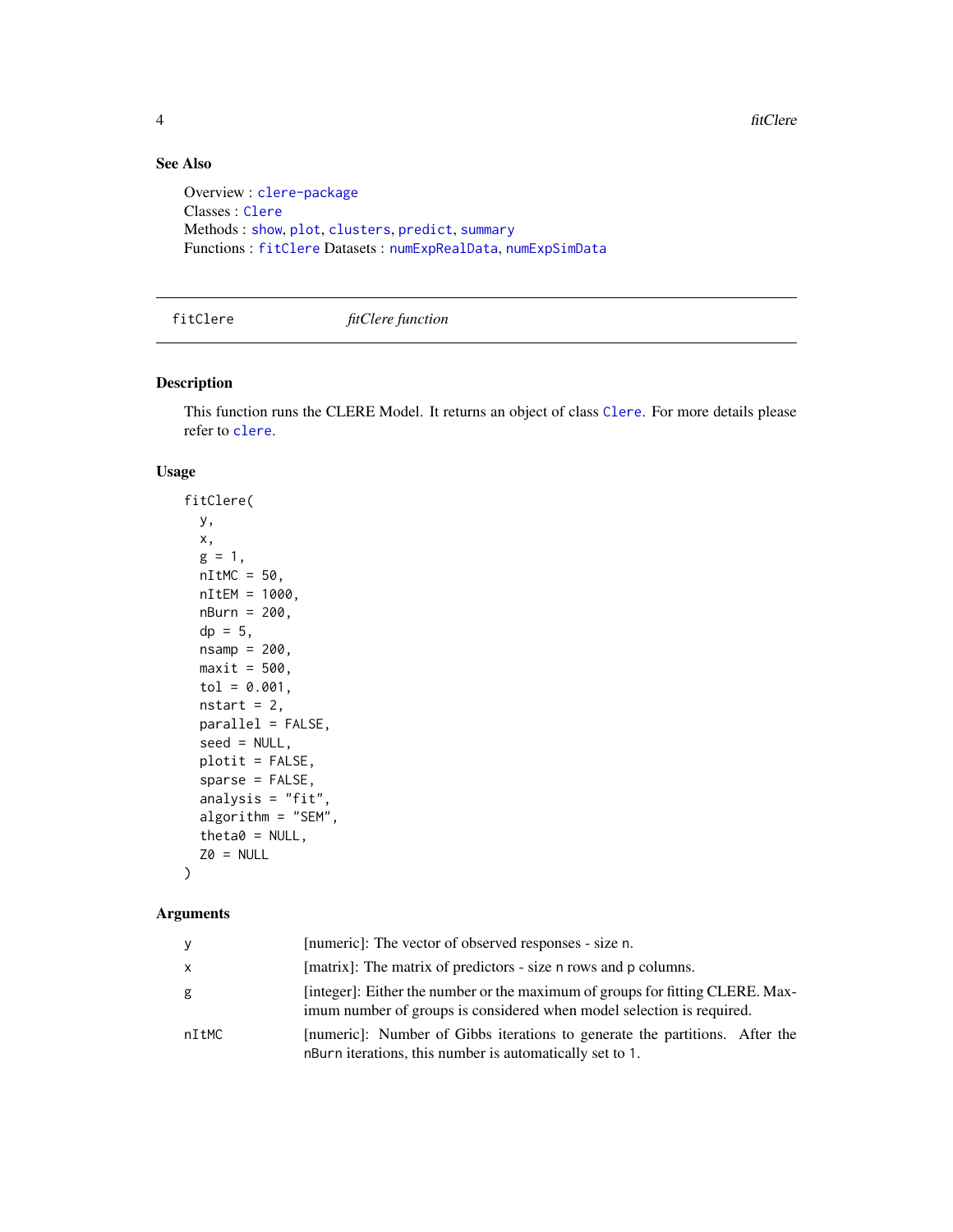#### <span id="page-4-0"></span>fitClere 5

| nItEM     | [numeric]: Number of SEM iterations.                                                                                                                                                                                                                                                                        |
|-----------|-------------------------------------------------------------------------------------------------------------------------------------------------------------------------------------------------------------------------------------------------------------------------------------------------------------|
| nBurn     | [numeric]: Number of SEM iterations discarded before calculating the MLE<br>which is averaged over SEM draws.                                                                                                                                                                                               |
| dp        | [numeric]: Number of iterations between sampled partitions when calculating<br>the likelihood at the end of the run.                                                                                                                                                                                        |
| nsamp     | [numeric]: Number of sampled partitions for calculating the likelihood at the<br>end of the run.                                                                                                                                                                                                            |
| maxit     | [numeric]: An EM algorithm is used inside the SEM to maximize the complete<br>$log$ -likelihood $p(y, Z)$ theta). maxit stands as the maximum number of EM iter-<br>ations for the internal EM.                                                                                                             |
| tol       | [numeric]: Maximum increased in complete log-likelihood for the internal EM<br>(stopping criterion).                                                                                                                                                                                                        |
| nstart    | [integer]: Number of random starting points to be used for fitting the model.                                                                                                                                                                                                                               |
| parallel  | [logical]: Should the estimation from nstart random starting points run in par-<br>allel?                                                                                                                                                                                                                   |
| seed      | [integer]: An integer given as a seed for random number generation. If set to<br>NULL, then a random seed is generated between 1 and 1000.                                                                                                                                                                  |
| plotit    | [logical]: Should a summary plot (base plot) be drawn after the run?                                                                                                                                                                                                                                        |
| sparse    | [logical]: Should a 0 class be imposed to the model?                                                                                                                                                                                                                                                        |
| analysis  | [character]: Which analysis is to be performed. Values are "fit", "bic", "aic"<br>and "icl".                                                                                                                                                                                                                |
| algorithm | [character]: The algorithm to be chosen to fit the model. Either the SEM-Gibbs<br>algorithm or the MCEM algorithm. The most efficient algorithm being the<br>SEM-Gibbs approach. MCEM is not available for binary response.                                                                                 |
| theta0    | [vector(numeric)]: An initial guess of the model parameters. When considering<br>g components, the length of the ta0 must be 2*g+3 and the ta0 should be filled<br>as intercept, the $b_k$ 's (g real numbers), the $pi_k$ 's (g real numbers summing to<br>1), sigma^2 and gamma^2 (two positive numbers). |
| Z0        | [vector(integer)]: A vector of integers representing an initial partition for the<br>variables. For 10 variables and 3 groups $Z\theta$ can be defined as $\Z\theta = c$ (rep(0,2), rep(1,3), rep(2,5)).                                                                                                    |

## Value

Object of class [Clere.](#page-0-0)

## See Also

Overview : [clere-package](#page-1-1) Classes : [Clere](#page-0-0), [Pacs](#page-9-1) Methods : [plot](#page-9-2), [clusters](#page-2-1), [predict](#page-10-1), [summary](#page-11-1) Functions : [fitClere](#page-3-1), [fitPacs](#page-6-1) Datasets : [numExpRealData](#page-7-1), [numExpSimData](#page-8-1), [algoComp](#page-2-2)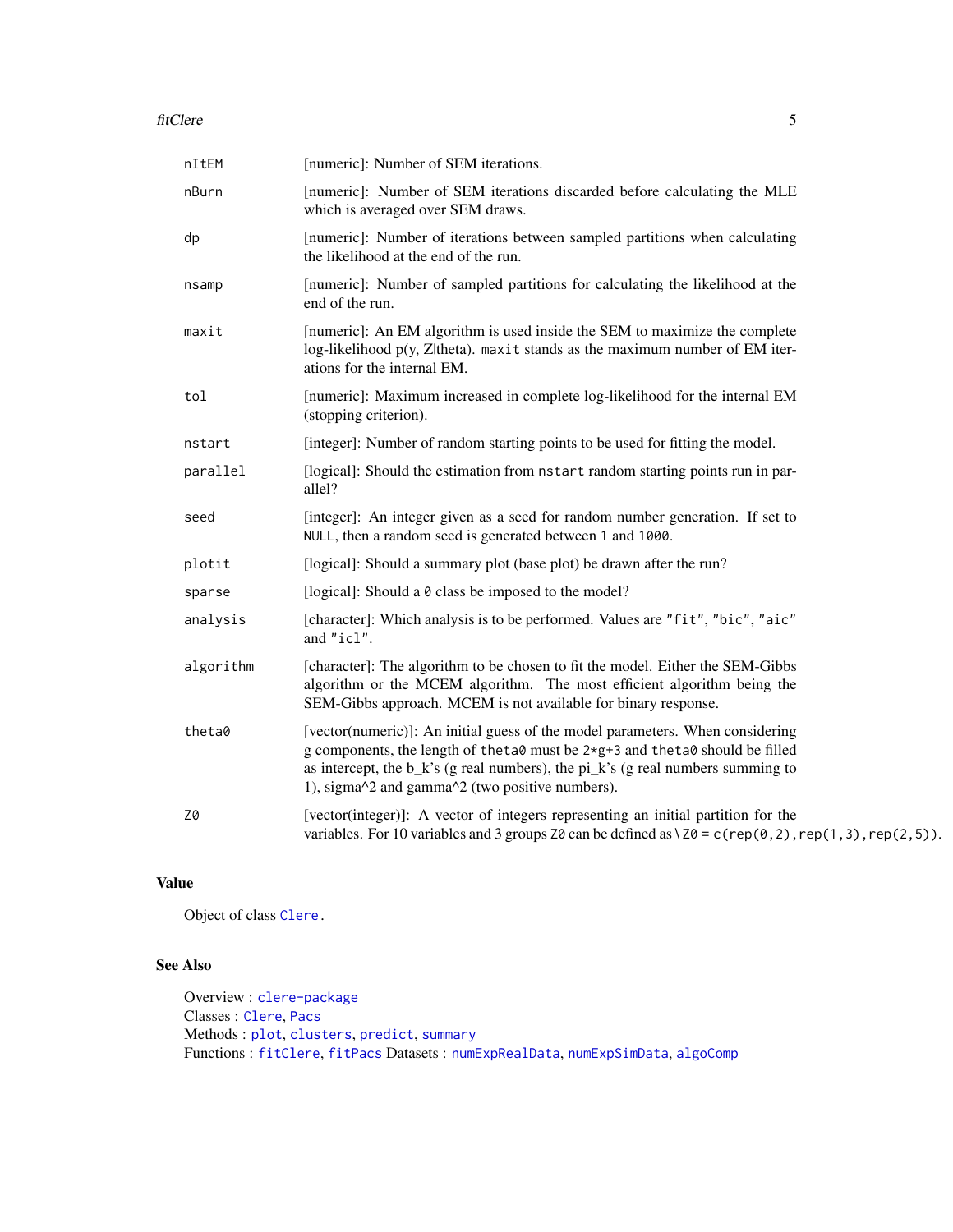**6** fitClere

## Examples

```
library(clere)
plotit <- FALSE
sparse <- FALSE
nItEM <- 100
nBurn <- nItEM / 2
nsamp <- 100
analysis <- "fit"
algorithm <- "SEM"
nItMC <- 1
dp <- 2
maxit <- 200
tol <- 1e-3
n <- 50
p <- 50
intercept <- 0
sigma <- 10
gamma <- 10
rho <- 0.5
g \leftarrow 5
probs <- c(0.36, 0.28, 0.20, 0.12, 0.04)
Eff \leftarrow p \star probs
a <- 5
B \leftarrow a**(0:(g-1))-1
Z \leftarrow \text{matrix}(\emptyset, \text{ nrow = p, ncol = g})imax <- 0
imin <- 1
for (k in 1:g) {
   imin <- imax+1
    imax <- imax+Eff[k]
   Z[imin:imax, k] <- 1
}
Z \leftarrow Z[sample(1:p, p), ]if (g>1) {
   Beta \le rnorm(p, mean = c(Z%*%B), sd = gamma)
} else {
   Beta \leq rnorm(p, mean = B, sd = gamma)
}
theta0 <- NULL # c(intercept, B, probs, sigma^2, gamma^2)
Z0 \leq \leq NULL # apply(Z, 1, which.max)-1
gmax <-7## Prediction
eps \le - rnorm(n, mean = 0, sd = sigma)
X \leq - matrix(rnorm(n*p), nrow = n, ncol = p)
Y <- as.numeric(intercept+X%*%Beta+eps)
```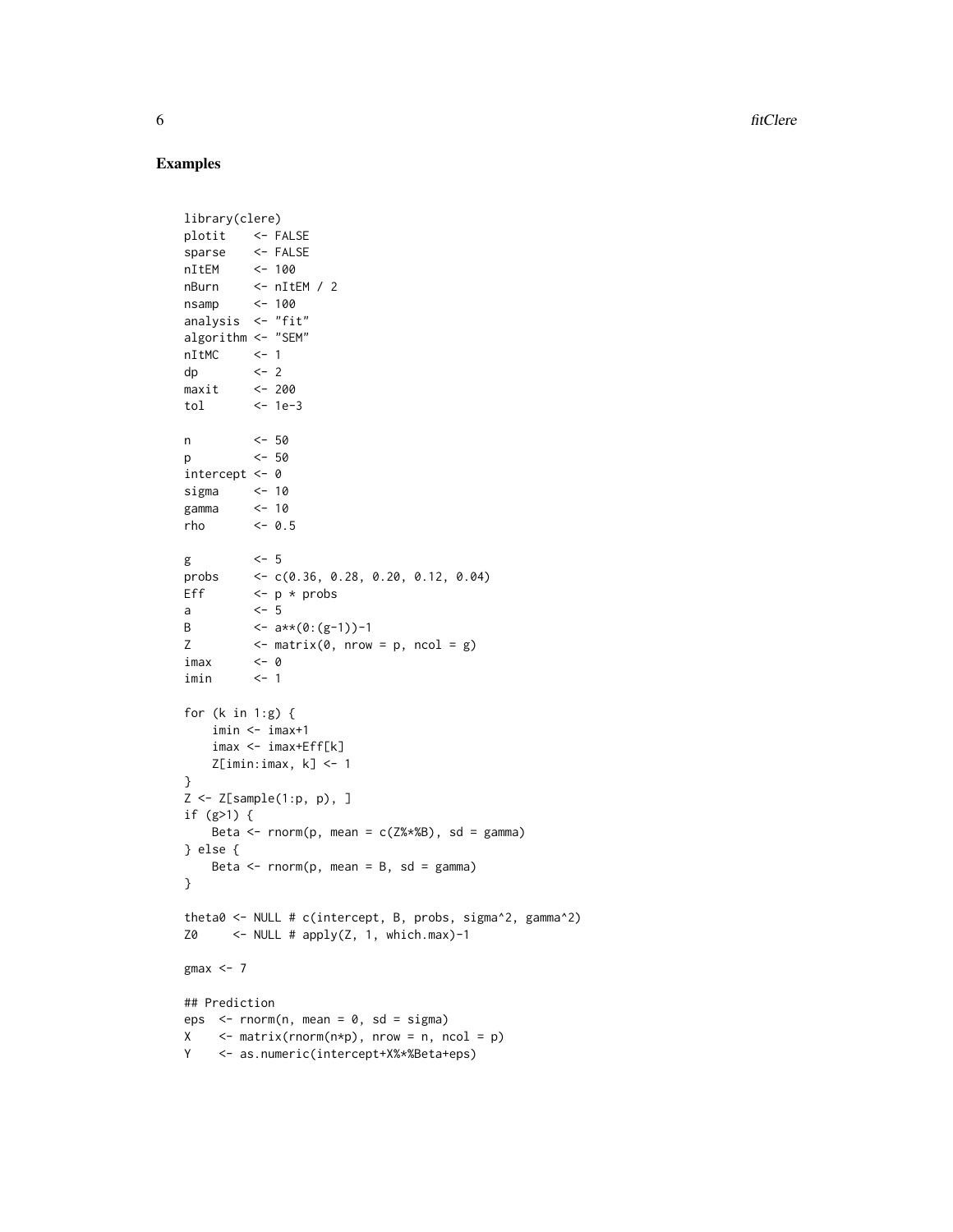#### <span id="page-6-0"></span>fitPacs 7

```
tt \leq system.time(mod \leq fitClere(y = Y, x = X, g = gmax,
                        analysis = analysis,algorithm = algorithm,
                        plotit = plotit,
                        sparse = FALSE,nItEM = nItEM,
                        nBurn = nBurn, nItMC = nItMC,
                        nsamp = nsamp, theta0 = theta0, Z0 = Z0)
plot(mod)
Yv \le predict(object = mod, newx = X)
```
<span id="page-6-1"></span>fitPacs *fitPacs function*

## Description

This function implements the PACS (Pairwise Absolute Clustering and Sparsity) methodology of Sharma DB et al. (2013). This methodology proposes to estimate the regression coefficients by solving a penalized least squares problem. It imposes a constraint on Beta (the vector of regression coefficients) that is a weighted combination of the L1 norm and the pairwise L-infinity norm. Upper-bounding the pairwise L-infinity norm enforces the covariates to have close coefficients. When the constraint is strong enough, closeness translates into equality achieving thus a grouping property. For PACS, no software was available. Only an R script was released on Bondell's webpage (http://www4.stat.ncsu.edu/~bondell/Software/PACS/PACS.R.r). Since this R script was running very slowly, we decided to reimplement it in C++ and interfaced it with the present R package clere. This corresponds to the option type=1 in Bondell's script.

#### Usage

 $fitPacs(Y, X, lambda = 0.5, betaInput, epsPACS = 1e-05, nItMax = 1000)$ 

## Arguments

| Y         | [numeric]: The vector of observed responses - size n.                                                                                                                                                              |
|-----------|--------------------------------------------------------------------------------------------------------------------------------------------------------------------------------------------------------------------|
| X         | [matrix]: The matrix of predictors - size n rows and p columns.                                                                                                                                                    |
| lambda    | [numeric]: A non-negative penalty term that controls simultaneouly clusetering<br>and sparsity.                                                                                                                    |
| betaInput | [numeric]: A vector of initial guess of the model parameters. The authors sug-<br>gest to use coefficients obtained after fitting a ridge regression with the shrinkage<br>parameter selected using AIC criterion. |
| epsPACS   | [numeric]: A tolerance threshold that control the convergence of the algorithm.<br>The default value fixed in Bondell's initial script is 1e-5.                                                                    |
| nItMax    | [numeric]: Maximum number of iterations in the algorithm.                                                                                                                                                          |

#### Value

Object of class [Pacs](#page-9-1) containing all the input parameters plus parameter a0 the intercept and parameter K the dimensionality of the model.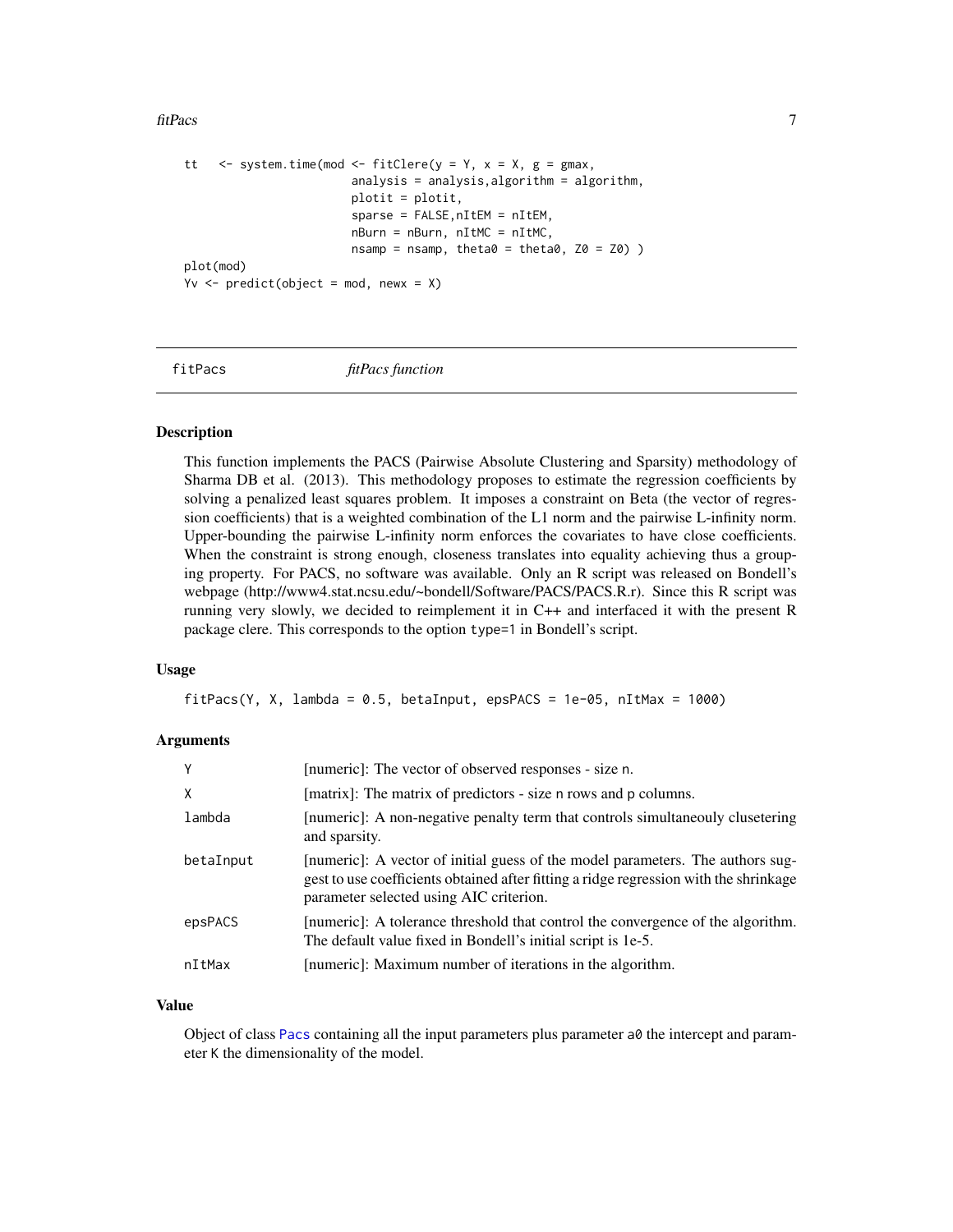## See Also

```
Overview : clere-package
Classes : Clere, Pacs
Methods : plot, clusters, predict, summary
Functions : fitClere, fitPacs Datasets : numExpRealData, numExpSimData, algoComp
```
## Examples

```
n <- 100
p <- 20
Beta \leq - rep(c(0, 2), 10)
eps <- rnorm(n,sd=3)
x \leq -\text{matrix}(r \cdot n), n \cdot \text{row} = n, n \cdot \text{col} = p)
y <- as.numeric(10+x%*%Beta+eps)
bInit <- lm(y~scale(x))$coefficients[-1]
mod <- fitPacs(Y=y,X=x,lambda=1.25,betaInput=bInit,epsPACS=1e-5,nItMax=1000)
```
<span id="page-7-1"></span>

numExpRealData *Performances of 9 methods for dimension reduction applied to 2 published real dataset*

#### Description

This data contains two matrices: one for the Prostate dataset (from R package lasso2) and the other for the eyedata dataset (from R package flare). Each matrix has 5 rows and 28 colums. The columns can be grouped as three blocs of 9 (for each method compared: LASSO, RIDGE, Elastic net [ELNET], Stepwise variable selection [STEP], CLERE, CLERE sparse [CLERE\_s], Spike and Slab [SS], AVG method and Pairwise Absolute Clustering and Sparsity [PACS]). The 1st 9 (1:9) contain prediction error obtained by 5-fold cross validation using 10 random permutation of the covariate matrix. The 2nd 9 columns (10:18) contain the number of parameters estimated for each method. The 3rd 9 columns are times in seconds measured for fitting each methods. The 28 column is the seed utilized for generating random numbers in these analyses. For more details, please refer the package vignette. The R script used to create this dataset is clere/inst/doc/RealDataExample.R.

## Usage

numExpRealData

## Format

A list containing two matrices: one for the Prostate dataset (from R package lasso2) and the other for the Eye dataset (from R package flare)

<span id="page-7-0"></span>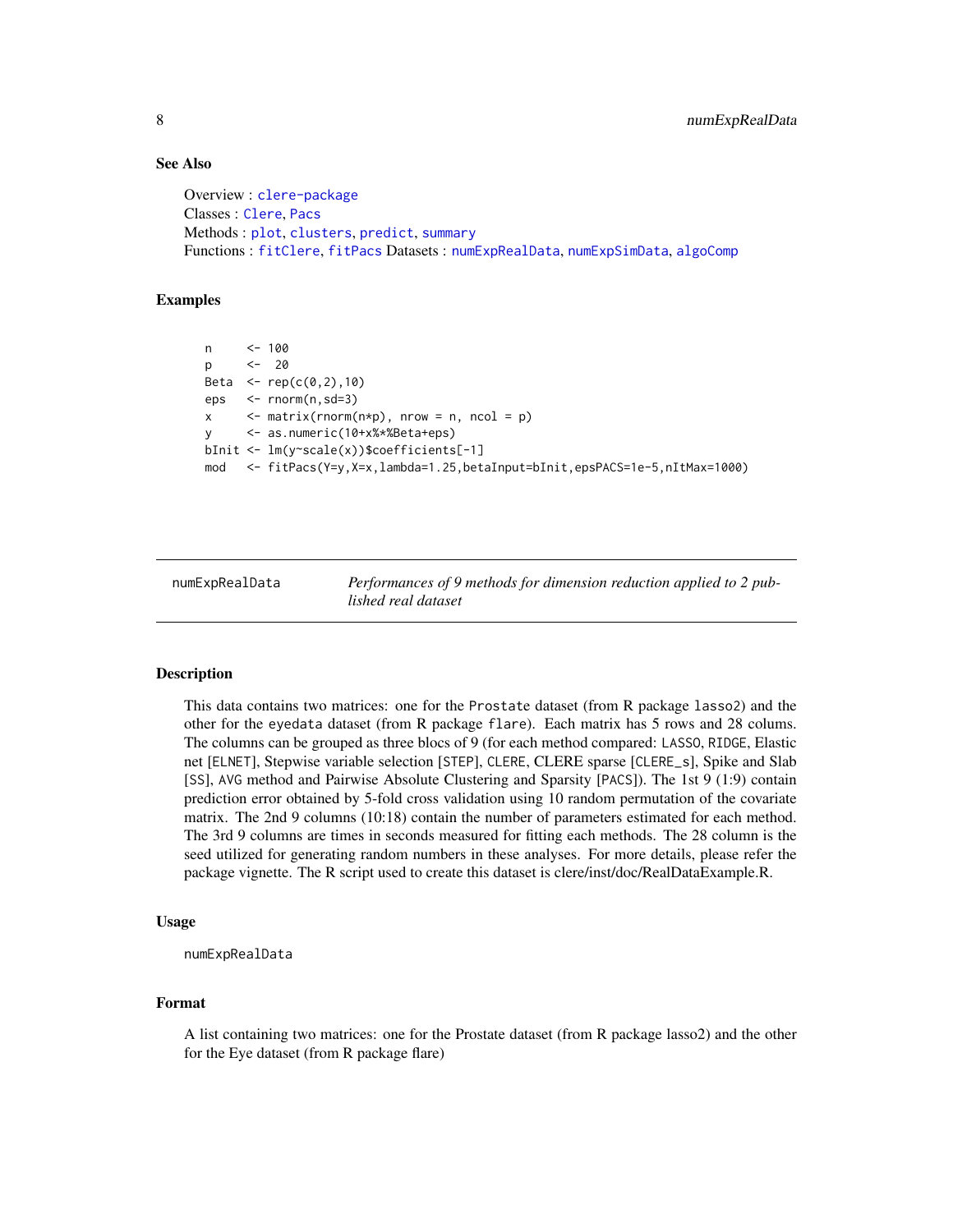## <span id="page-8-0"></span>numExpSimData 9

#### See Also

Overview : [clere-package](#page-1-1) Classes : [Clere](#page-0-0), [Pacs](#page-9-1) Methods : [plot](#page-9-2), [clusters](#page-2-1), [predict](#page-10-1), [summary](#page-11-1) Functions : [fitClere](#page-3-1), [fitPacs](#page-6-1) Datasets : [numExpRealData](#page-7-1), [numExpSimData](#page-8-1), [algoComp](#page-2-2)

<span id="page-8-1"></span>numExpSimData *Performances of 9 methods for dimension reduction on data simulated under the CLERE model*

## Description

This dataset is a matrix of 200 rows and 28 colums. The columns can be grouped as three blocs of 9 (for each method compared: LASSO, RIDGE, Elastic net [ELNET], Stepwise variable selection [STEP], CLERE, CLERE sparse [CLERE\_s], Spike and Slab [SS], AVG method and Pairwise Absolute Clustering and Sparsity [PACS]). Prediction errors (MSE), number of estimated parameters and time (seconds) to fit the data are compared.The 1st 9 (1:9) contain prediction error obtained by 5-fold cross validation using 10 random permutation of the covariate matrix. The 2nd 9 columns (10:18) contain the number of parameters estimated for each method. The 3rd 9 columns are times in seconds measured for fitting each methods. The 28 column is the seed utilized for generating random numbers in these analyses. Each row corresponds to a simulated dataset on which all 9 methods were fitted. For more details, please refer to the package vignette. The R script used to create this dataset is clere/inst/doc/SimulatedDataExample.R.

#### Usage

numExpSimData

## Format

A 200 x 28 matrix.

## See Also

Overview : [clere-package](#page-1-1) Classes : [Clere](#page-0-0), [Pacs](#page-9-1) Methods : [plot](#page-9-2), [clusters](#page-2-1), [predict](#page-10-1), [summary](#page-11-1) Functions : [fitClere](#page-3-1), [fitPacs](#page-6-1) Datasets : [numExpRealData](#page-7-1), [numExpSimData](#page-8-1), [algoComp](#page-2-2)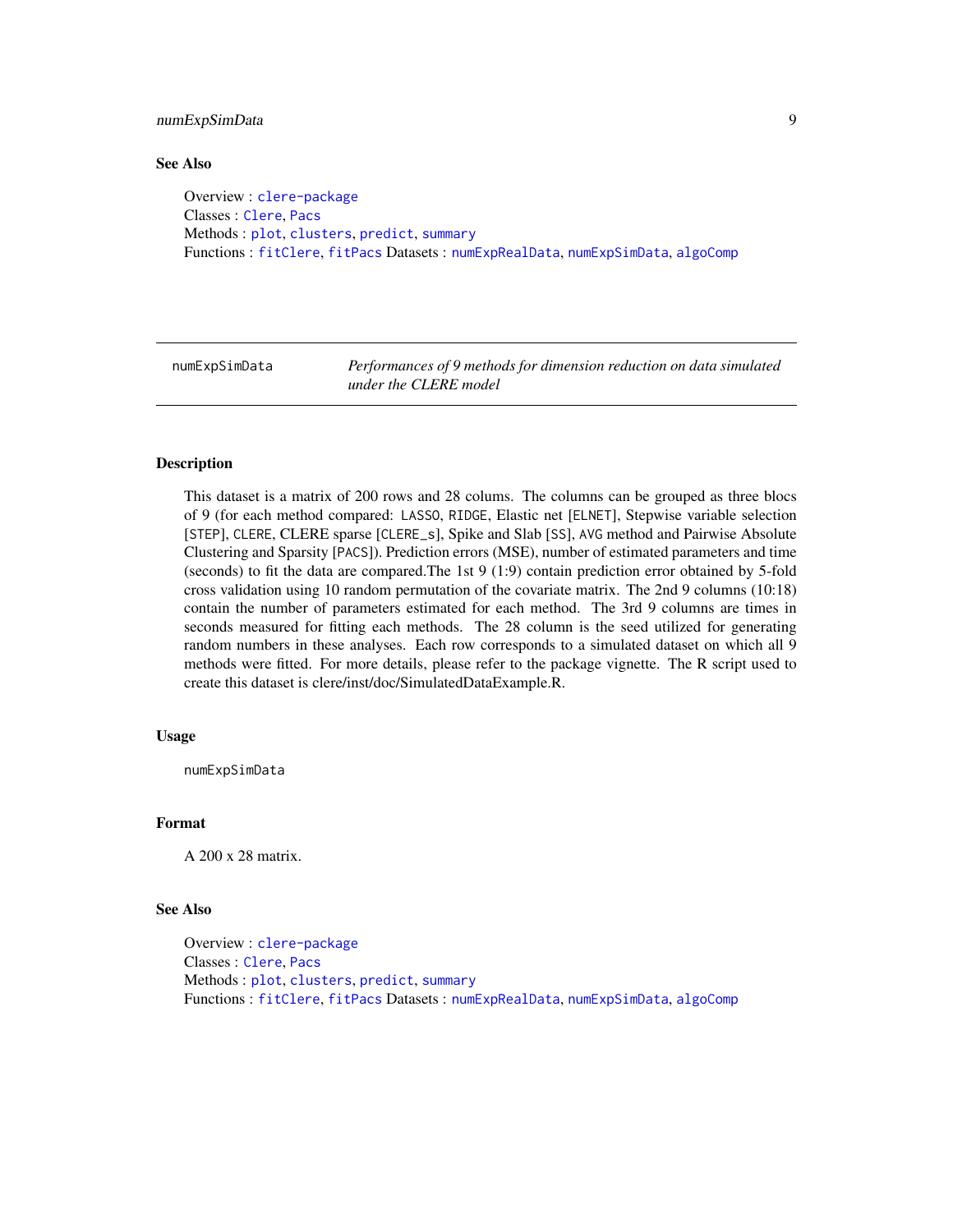<span id="page-9-1"></span><span id="page-9-0"></span>Pacs-class [Pacs](#page-9-1) *class*

#### Description

This class contains all the input parameters to run CLERE.

## Details

- Y [numeric]: The vector of observed responses size n.
- X [matrix]: The matrix of predictors size n rows and p columns.
- lambda [numeric]: A non-negative penalty term that controls simultaneouly clusetering and sparsity.
- betaInput [numeric]: A vector of initial guess of the model parameters. The authors suggest to use coefficients obtained after fitting a ridge regression with the shrinkage parameter selected using AIC criterion.
- epsPACS [numeric]: A tolerance threshold that control the convergence of the algroithm. The default value fixed in Bondell's initial script is 1e-5.
- nItMax [integer]: Maximum number of iterations in the algorithm.
- a0 [numeric]: Fitted intercept.
- K [integer]: Model dimensionality.

## Methods

object["slotName" :] Get the value of the field slotName.

object["slotName" <-value:] Set value to the field slotName.

## See Also

Overview : [clere-package](#page-1-1) Classes : [Clere](#page-0-0), [Pacs](#page-9-1) Methods : [plot](#page-9-2), [clusters](#page-2-1), [predict](#page-10-1), [summary](#page-11-1) Functions : [fitClere](#page-3-1), [fitPacs](#page-6-1) Datasets : [numExpRealData](#page-7-1), [numExpSimData](#page-8-1), [algoComp](#page-2-2)

plot-methods *plot method*

#### <span id="page-9-2"></span>Description

Graphical summary for MCEM/SEM-Gibbs estimation. This function represents the course of the model parameters in view of the iterations of the estimation algorithms implemented in [fitClere](#page-3-1).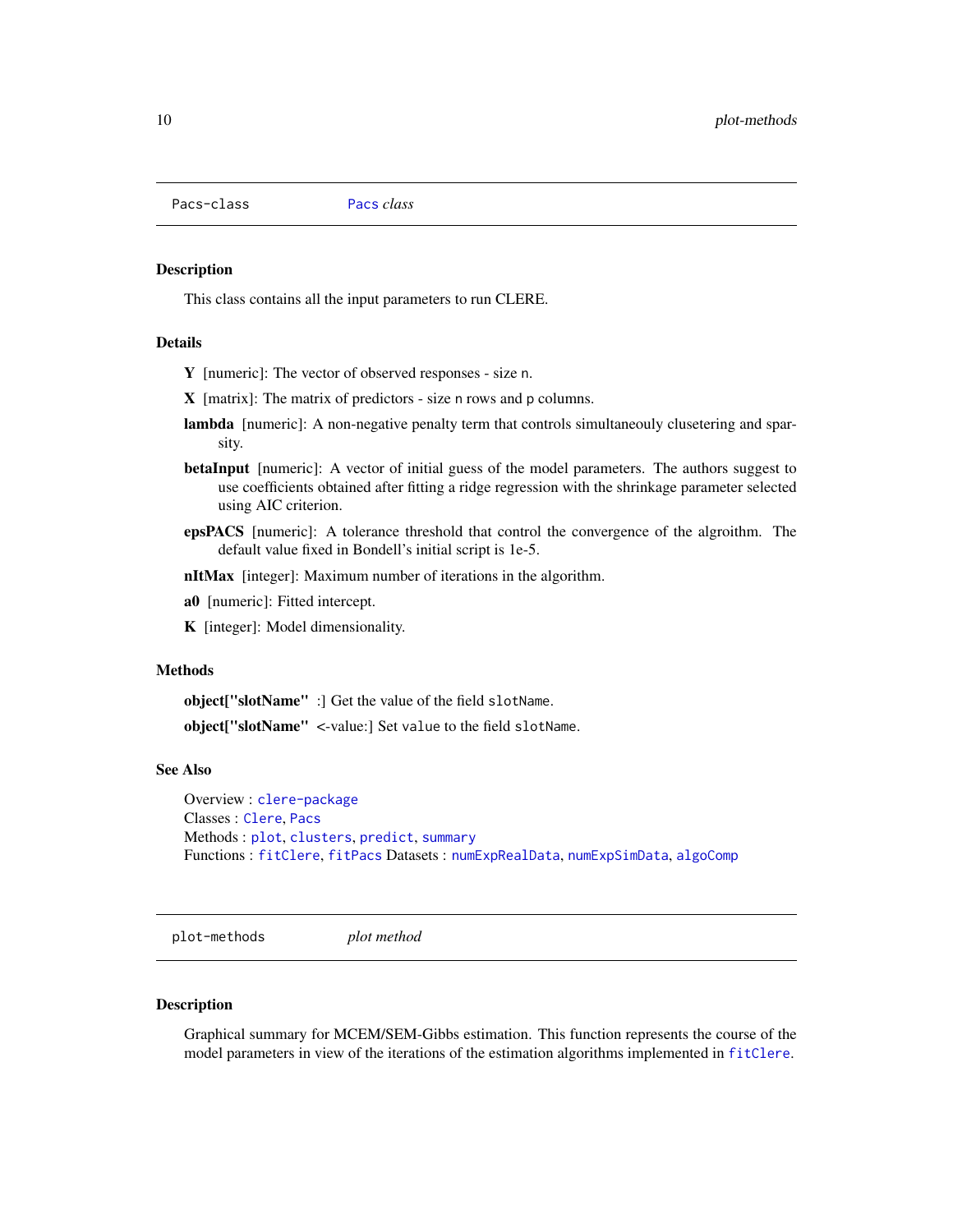#### <span id="page-10-0"></span>predict the contract of the contract of the contract of the contract of the contract of the contract of the contract of the contract of the contract of the contract of the contract of the contract of the contract of the co

## Usage

```
## S4 method for signature 'Clere'
plot(x, y, ...)
```
## Arguments

|          | [Clere]: Output object from fitClere.                     |
|----------|-----------------------------------------------------------|
|          | [any]: Unused parameter.                                  |
| $\cdots$ | Additional arguments, not to be supplied in this version. |

## See Also

Overview : [clere-package](#page-1-1) Classes : [Clere](#page-0-0), [Pacs](#page-9-1) Methods : [plot](#page-9-2), [clusters](#page-2-1), [predict](#page-10-1), [summary](#page-11-1) Functions : [fitClere](#page-3-1), [fitPacs](#page-6-1) Datasets : [numExpRealData](#page-7-1), [numExpSimData](#page-8-1), [algoComp](#page-2-2)

<span id="page-10-1"></span>predict *predict method*

## Description

This function makes prediction using a fitted model and a new matrix of design. It returns a vector of predicted values of size equal to the number of rows of matrix newx.

#### Usage

```
## S4 method for signature 'Clere'
predict(object, newx, ...)
```
## Arguments

| object  | [Clere]: Output object from fitClere.                     |
|---------|-----------------------------------------------------------|
| newx    | [matrix]: A numeric design matrix.                        |
| $\cdot$ | Additional arguments, not to be supplied in this version. |

## See Also

```
Overview : clere-package
Classes : Clere
Methods : show, plot, clusters, predict, summary
Functions : fitClere Datasets : numExpRealData, numExpSimData
```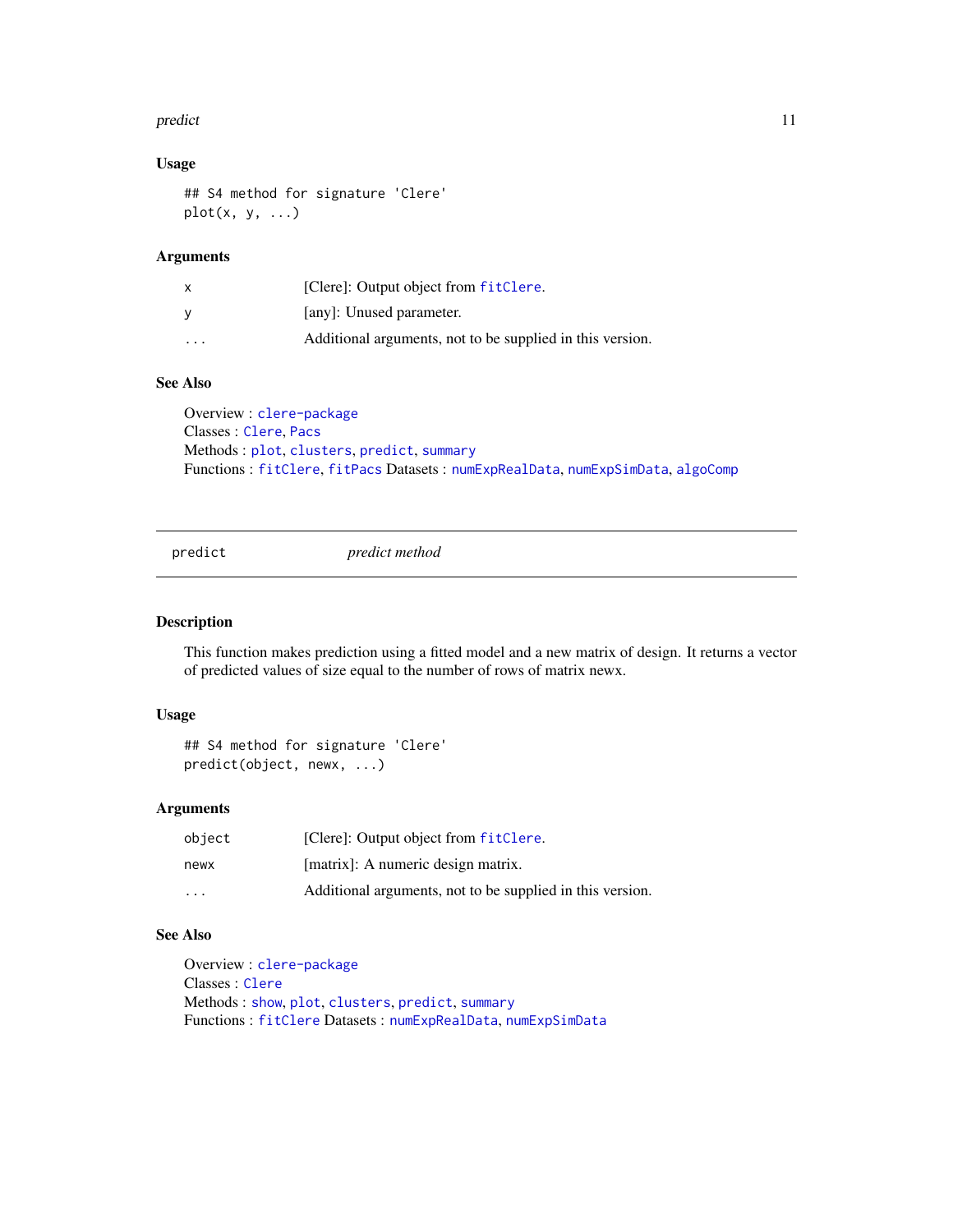<span id="page-11-1"></span><span id="page-11-0"></span>

## Description

This function summarizes the output of function [fitClere](#page-3-1).

## Usage

```
## S4 method for signature 'Clere'
summary(object, ...)
```
## Arguments

| object | [Clere]: Output object from fitClere.                     |
|--------|-----------------------------------------------------------|
| .      | Additional arguments, not to be supplied in this version. |

## See Also

Overview : [clere-package](#page-1-1) Classes : [Clere](#page-0-0) Methods : [show](#page-0-0), [plot](#page-9-2), [clusters](#page-2-1), [predict](#page-10-1), [summary](#page-11-1) Functions : [fitClere](#page-3-1) Datasets : [numExpRealData](#page-7-1), [numExpSimData](#page-8-1)